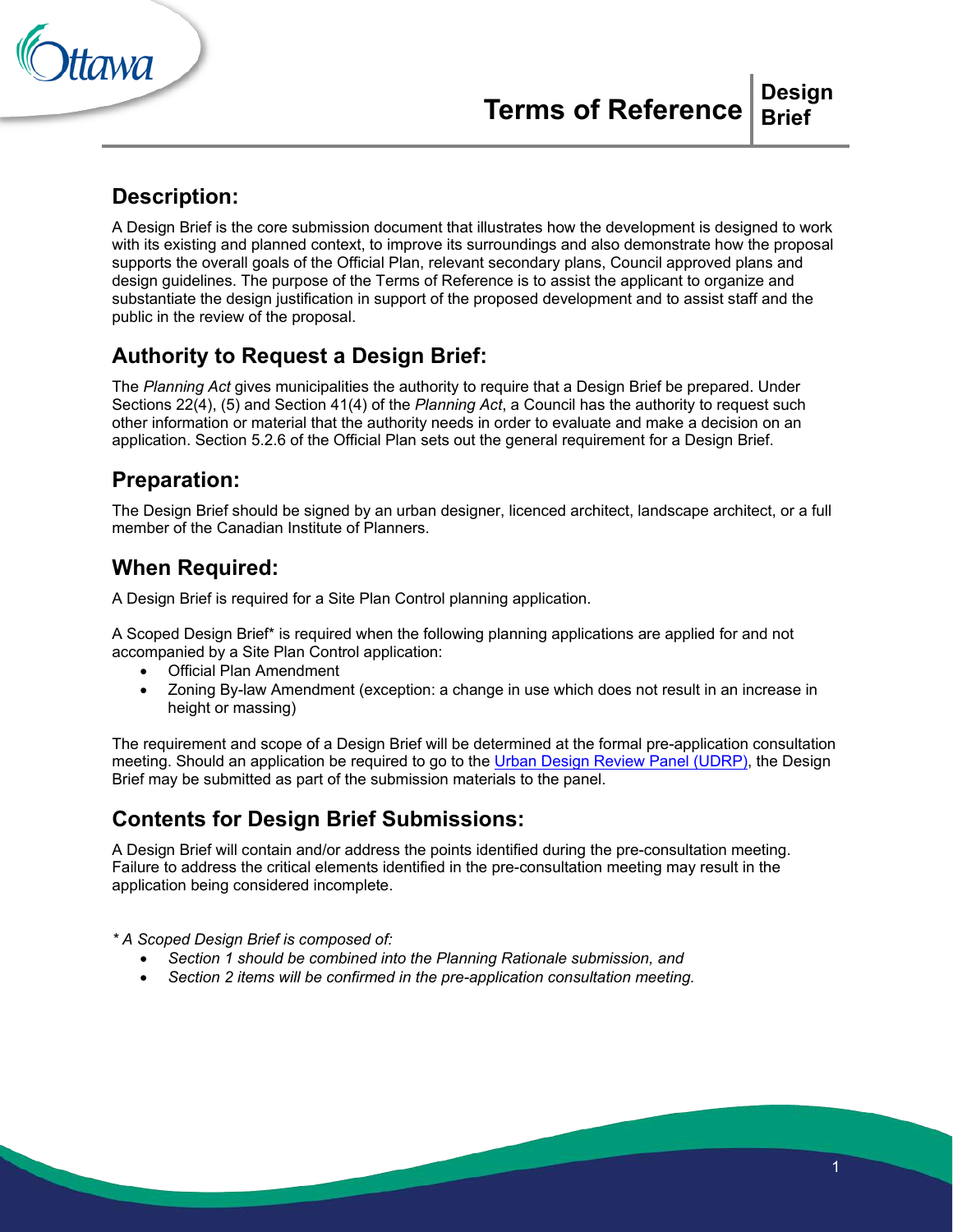

### **SECTION 1**

| <b>Application Submission:</b><br>Not Required | Required | State the: type of application, legal description, municipal address,<br>purpose of the application and provide an overall vision statement and<br>goals for the proposal.                                                                                                                                                                                                                                                                                                                                                        |
|------------------------------------------------|----------|-----------------------------------------------------------------------------------------------------------------------------------------------------------------------------------------------------------------------------------------------------------------------------------------------------------------------------------------------------------------------------------------------------------------------------------------------------------------------------------------------------------------------------------|
| <b>Response to City Documents:</b>             |          |                                                                                                                                                                                                                                                                                                                                                                                                                                                                                                                                   |
| Not Required                                   | Required | State the Official Plan land use designation for the subject property and                                                                                                                                                                                                                                                                                                                                                                                                                                                         |
|                                                |          | demonstrate how the proposal conforms to the Official Plan as it relates<br>to the design of the subject site. Reference specific policy numbers from<br>the Official Plan to show consistency. Justify areas of non-compliance<br>and explain why there is non-compliance.                                                                                                                                                                                                                                                       |
|                                                |          | State the applicable plans which apply to the subject proposal:<br>community design plan, secondary plan, concept plan and design<br>guideline. Reference the relevant design related polices within the<br>applicable plans/guidelines and provide a comprehensive analysis as to<br>how the proposed development incorporates the objectives or why it does<br>not incorporate the objectives.                                                                                                                                  |
| Context Plan:                                  |          |                                                                                                                                                                                                                                                                                                                                                                                                                                                                                                                                   |
| <b>Not Required</b>                            | Required | Provide a contextual analysis that discusses/illustrates abutting<br>properties, key destinations and linkages within a 100 meter radius (a<br>larger radius may be requested for larger/more complex projects), such<br>as transit stations, transportation networks for cars, cyclists, and<br>pedestrians, focal points/nodes, gateways; parks/open spaces,<br>topography, views towards the site, the urban pattern (streets, blocks),<br>future and current proposals (if applicable), public art and heritage<br>resources. |
|                                                |          | Photographs to illustrate existing site conditions and surrounding contexts.<br>Include a map pinpointing (with numbers) where each photo is taken and<br>correspond these numbers with the site photos. Arrows illustrating the<br>direction the photo is taken is also useful.                                                                                                                                                                                                                                                  |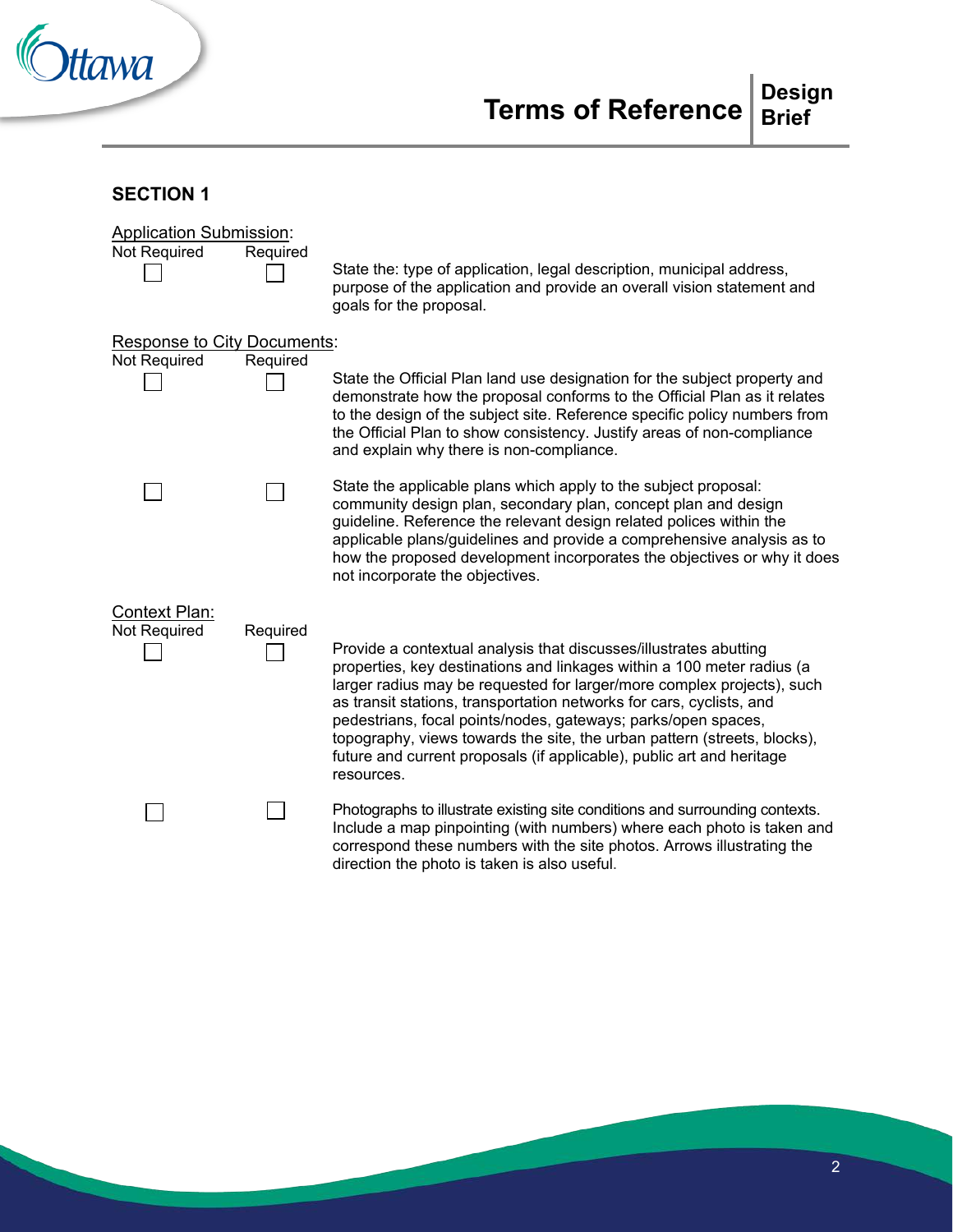

#### **SECTION 2**

#### Design Proposal:

The purpose of the Design Proposal is to show the building elevations, exterior details, transitions in form, treatment of the public realm and compatibility with adjacent buildings, using 3-D models, illustrations, diagrams, plans, and cross sections. Referencing Official Plan, Section 5.2.1, as determined at time of pre-application consultation meeting, submissions will need to address the following in the form of labelled graphics and written explanation:

| <b>Massing and Scale</b> |                                                                                                                                                                                                                                                                                                                                                                                                                                                                                                                                                                                                                                                                                          |
|--------------------------|------------------------------------------------------------------------------------------------------------------------------------------------------------------------------------------------------------------------------------------------------------------------------------------------------------------------------------------------------------------------------------------------------------------------------------------------------------------------------------------------------------------------------------------------------------------------------------------------------------------------------------------------------------------------------------------|
|                          | Images which show:<br>Building massing - from:<br>at least two sides set within it current context (showing the entire<br>$\bullet$<br>height and width of the building) OR<br>all four sides set within it current context (showing the entire height<br>$\bullet$<br>and width of the building).                                                                                                                                                                                                                                                                                                                                                                                       |
|                          | $Views$ – of the entire block, from:<br>at least two perspectives to show how the proposed building is set<br>within its current context OR<br>all four perspectives to show how the proposed building is set<br>$\bullet$<br>within its current context.                                                                                                                                                                                                                                                                                                                                                                                                                                |
|                          | Building transition - to adjacent uses, with labelled explanation of the<br>transition measures used.                                                                                                                                                                                                                                                                                                                                                                                                                                                                                                                                                                                    |
|                          | Grading - if grades are an issue.                                                                                                                                                                                                                                                                                                                                                                                                                                                                                                                                                                                                                                                        |
|                          | Alternative building massing - additional imagery and site layouts<br>considered and provide justification for the ultimate proposal sought.                                                                                                                                                                                                                                                                                                                                                                                                                                                                                                                                             |
| Required                 |                                                                                                                                                                                                                                                                                                                                                                                                                                                                                                                                                                                                                                                                                          |
|                          | Labelled graphics and a written explanation which show:<br>Streetscape - cross sections which illustrate the street design and right of<br>way (referencing the City's design manuals).                                                                                                                                                                                                                                                                                                                                                                                                                                                                                                  |
|                          | Relationship to the public realm - illustrating how the first few storeys of<br>the proposed development responds to and relates to the existing context<br>(e.g. through a podium plan and first floor plan). This is to include detailed<br>explanation on:<br>Architectural responses<br>$\bullet$<br>Landscaping details<br>$\bullet$<br>Public art features (in accordance with Official Plan, Section 4.11)<br>$\bullet$<br>For developments in Design Priority Areas, detail the building and<br>$\bullet$<br>site features, (in accordance with Official Plan, Section 4.11) which<br>will enhance the public realm. Provide explanation for features<br>which are not provided. |
|                          | Required                                                                                                                                                                                                                                                                                                                                                                                                                                                                                                                                                                                                                                                                                 |